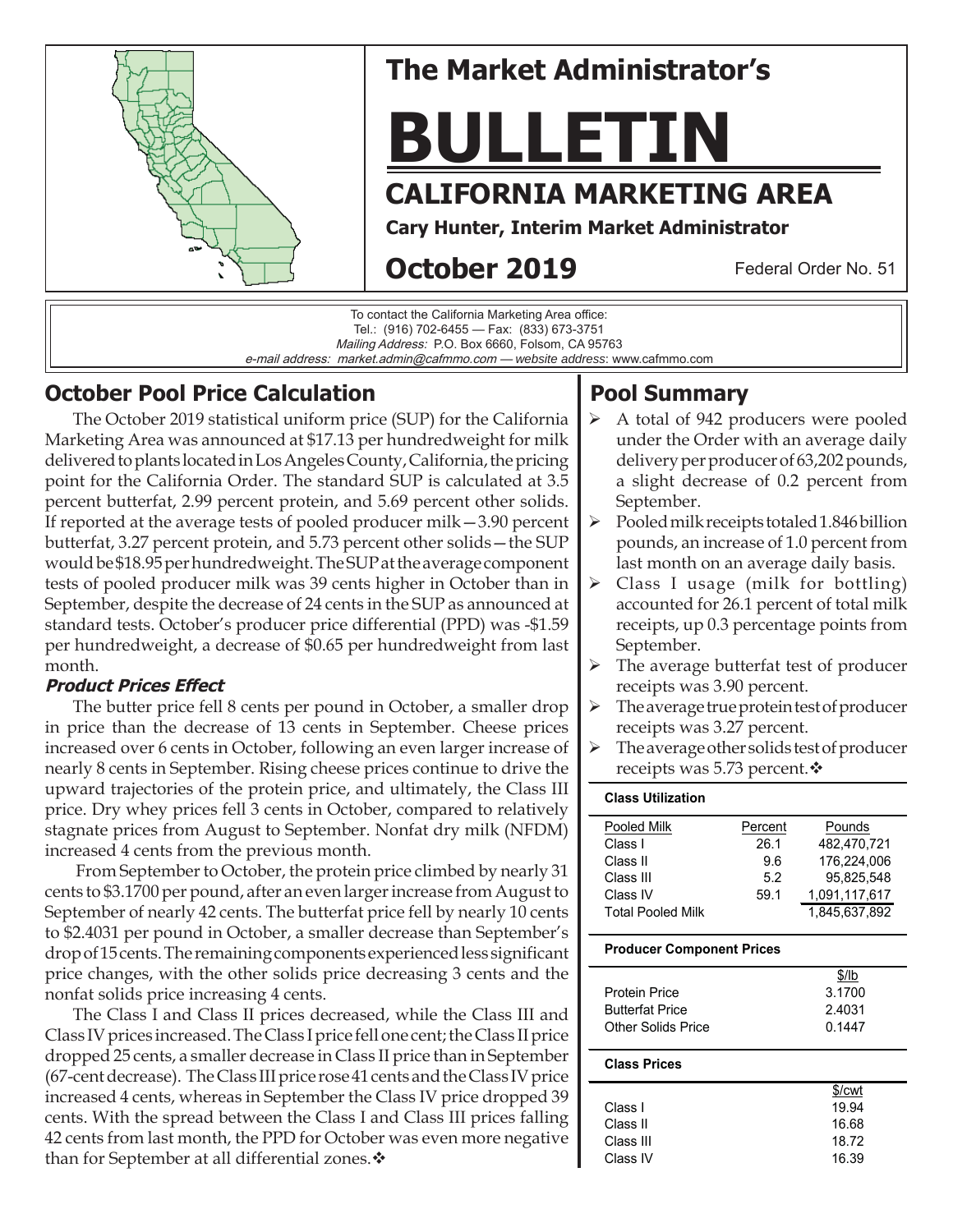## **Cheese Price Driving Class I and III Prices**

As shown in Figure 1, both the Class I and Class III prices have reached their highest points since the inception of the California Federal Marketing Order (CFMO). Most prices discussed in this article only refer to the time period that the CFMO has been in existence. The Class I price is announced in advance; therefore, it has already been released for November. The Class I price has risen \$2.62 per hundredweight from \$17.62 in November 2018 to \$20.24 in November 2019, a yearover-year percentage increase of just under fifteen percent. The Class III price has risen even more significantly, rising \$4.28 per hundredweight from \$14.44 in November 2018 to \$18.72 in



October 2019, an eleven-month percentage increase of almost 30 percent.

#### **Skim Price Effect**

The Class I and III prices are dependent on their respective skim milk and butterfat prices. The Class I skim price is calculated as the sum of the Class I differential and the average of the advanced Class III and Class IV pricing factors plus 74 cents. As depicted in figure 1, the Class III skim milk price has risen significantly since November 2018 while the Class IV skim price has increased slightly. Driven by the climb in Class III skim price, the Class I skim price has risen \$3.30 from \$8.91 per hundredweight in November 2018 to \$12.21 per hundredweight in November

2019, an increase of 37 percent. The Class III skim milk price in October equaled \$10.68 per hundredweight, nearly \$5.00 higher (85 percent) than the \$5.76 price in November 2018.

#### **Cheese Price Influence**

The Class III skim price is heavily influenced by the cheese price. As shown in figure 2, the cheese price has increased steadily since February 2019. The cheese price rose to \$1.9694 per pound in October 2019 from \$1.4500 per pound in November 2018, an increase of 36 percent. This strong growth in the cheese price has resulted in a higher Class III skim price, and, therefore, higher Class I and Class III prices.

#### **Butterfat Prices**

Class I and Class III butterfat prices, on the other hand, are at their lowest points since the start of the CFMO. Class I butterfat has fallen sixteen cents from \$2.5768 per pound in November 2018 to \$2.4165 per pound in November 2019, a decrease of more than six percent. Class III butterfat has dropped close to fourteen cents from \$2.5385 per pound in November 2018 to \$2.4031 per pound in October of 2019. Despite the fall in butterfat prices, the Class I and Class III prices are still at their highest points in CFMO history. More information on class price formulas is available at the *Agricultural Marketing Service* website: https//www.ams.usda.gov/resources/ price-formulas.

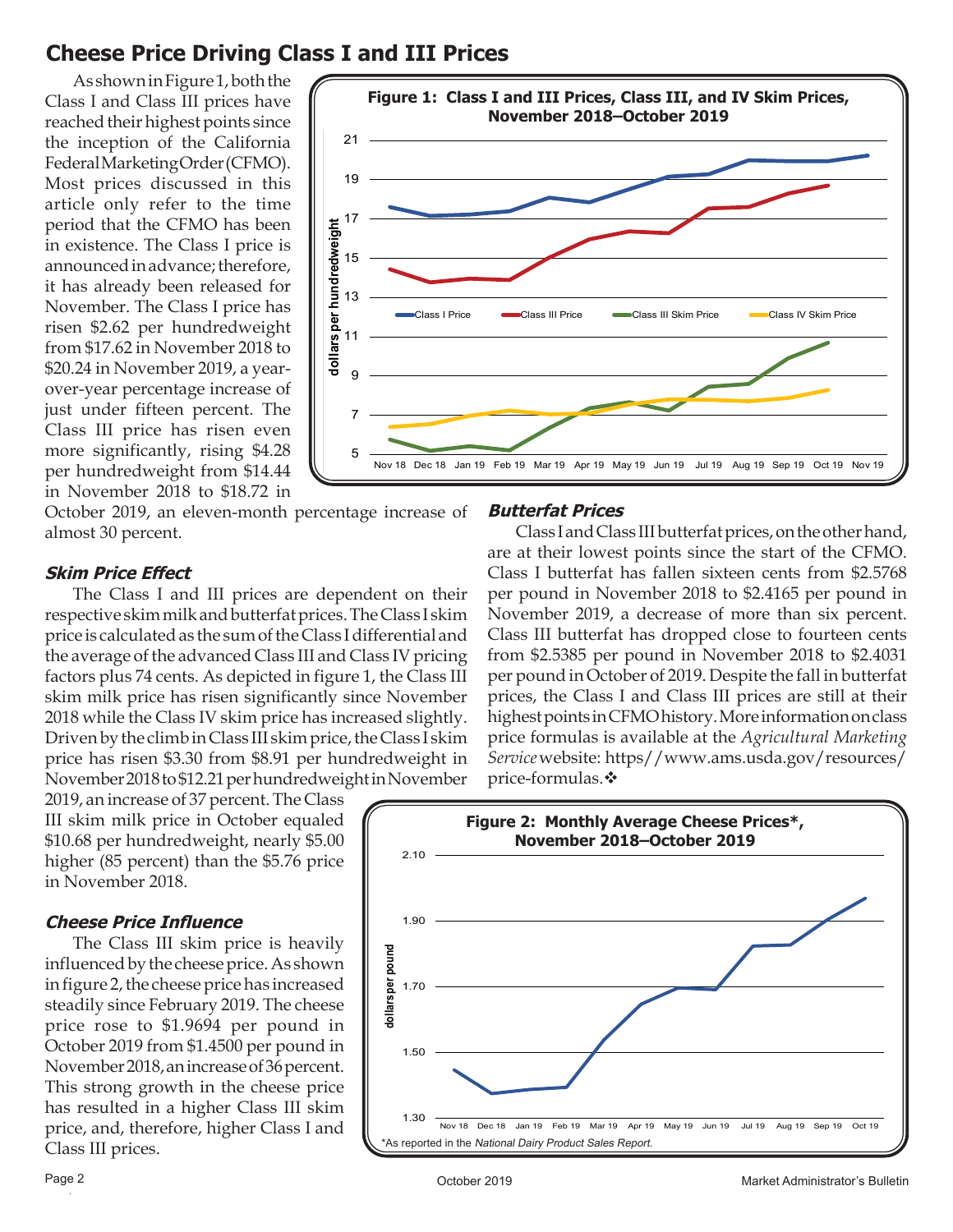## **Class I Utilization**

In October, Class I utilization as a percent of pooled pounds reached its highest point since the inception of the California Federal Marketing Order (CFMO) at 26.1 percent, as shown in the accompanying figure. Class I pounds have remained relatively unchanged throughout the course of the year, with the exception of June 2019, varying from 421 to 484 million—a range of only 63 million pounds. Total pooled pounds, however, have varied significantly, from a high of just under 2.6 billion pounds in May 2019 to just above 1.8 billion pounds in October. This decrease in total pooled pounds, while the Class I pounds remain



fairly constant due to the relatively consistent nature of demand for fluid milk and the required pooling of Class I milk, largely accounts for the rise in the Class I utilization

percentage. Changes in pooled pounds and class utilization occur as handlers make economic decisions based on market conditions. <sup>◆</sup>

## **SUP and PPD—A Comparison of February and October 2019**

At officially one year into the California Federal Milk Order (CFMO), the Statistical Uniform Price (SUP) at pool average component tests is the highest to date, despite the Producer Price Differential (PPD) being the most negative. As mentioned in last month's *Bulletin*, the SUP consists of milk's component values, in addition to the shared value of the milk utilized by class. The actual percentage of pooled milk components—for this month, 3.90 percent butterfat, 3.27 percent protein, and 5.73 percent other solids—often exceeds the standard percentages of 3.5 percent butterfat, 2.99 percent protein, and 5.69 percent other solids, at which the SUP is calculated and announced.

The main drivers of the SUP increase this month, like last month, are the high component values, specifically butterfat and protein. Rising butterfat values from September increased nearly four percent in October, while protein values also continued to grow by nearly three percent. The protein price jumped to \$3.1700 per pound, the highest in the history of the CFMO, fueling the rising Class III price through both the protein price and the Class III skim milk price.

When comparing this month with the month having the lowest SUP at average tests yet highest PPD to date, February 2019, as shown in the accompanying chart, the key standout is the protein price, which nearly doubled

between February and October. On the other hand, the other solids price and butterfat price both decreased slightly. With these differences, the SUP at average tests increased by \$2.16, whereas the PPD fell by \$2.82, both significant changes.

Essentially, the value of the components is much higher this month due to climbing component tests and a soaring protein price. Producer milk has a greater percentage of protein per hundredweight on average than last month, and each pound of protein reaps a higher price, almost double the price in February 2019. For these reasons, producers are capturing more than the value of the pool in their components, so the PPD must be negative to account for this difference. See the table on page 4 where the pool's total classified and component values are highlighted. ❖

| <b>Component Prices and Pool Prices</b> |               |                          |  |  |  |
|-----------------------------------------|---------------|--------------------------|--|--|--|
| <b>Component Prices</b>                 | February 2019 | October 2019             |  |  |  |
| <b>Butterfat</b>                        | \$2.5345/lb   | \$2.4031/lb              |  |  |  |
| Protein                                 | \$1.7776/lb   | \$3.1700/lb              |  |  |  |
| <b>Other Solids</b>                     | \$0.2631/lb   | \$0.1447/lb              |  |  |  |
| <b>Pool Prices</b>                      |               |                          |  |  |  |
| SUP at Average Tests                    | \$16.79/cwt   | \$18.95/cwt              |  |  |  |
| <b>PPD</b>                              | \$1.23/cwt    | \$(1.59)/ <sub>cvt</sub> |  |  |  |